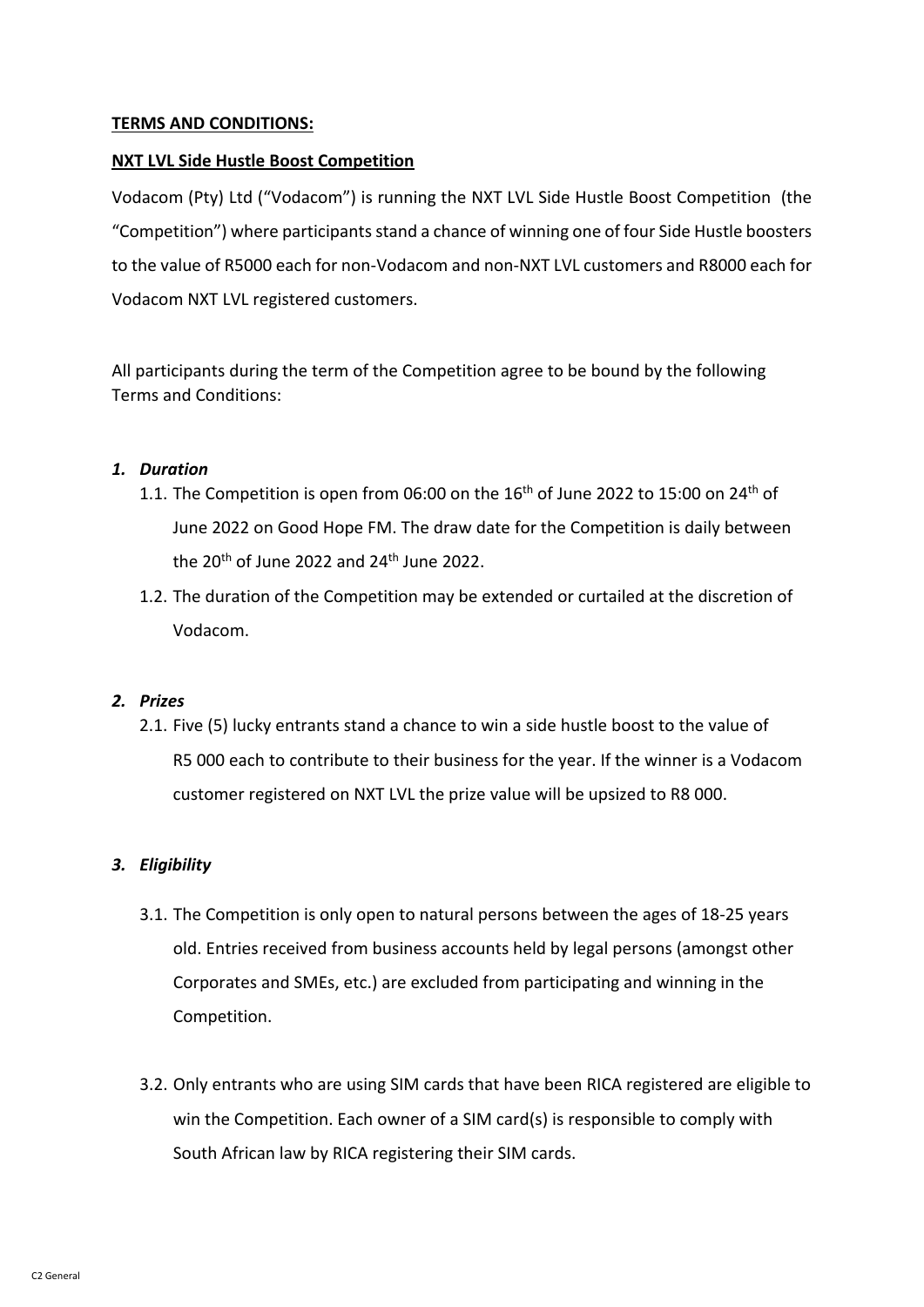- 3.3. Employees, directors and agents of Vodacom and all participating stores, their immediate families, life partners, business partners and associates and any person directly involved with the sponsoring, devising, production, management or marketing of this Competition are not eligible to participate in this Competition.
- 3.4. Participants must reside in South Africa and be in possession of a valid South African identity document or permanent residence permit or temporary residence permit valid for a period exceeding 3 (three) months for the Republic of South Africa and valid at the End Date.
- 3.5. In the event that the user of the mobile phone (i.e. the participant in the Competition) is not the person that is responsible for payment of the participating mobile phone account/ charges, then the prize will be awarded to the person that is responsible for payment of the participating mobile phone account/ charges.

### *4. Valid Entry*

In order to stand a chance to win, a participant must adhere to both of the following qualifying requirements during the period of the Competition:

- 4.1. Participant must have submitted a business motivation to the Good Hope FM competition page. The motivation should cover what the participant's side hustle is about and include how he/she would use the prize money to grow or develop their side hustle; and
- 4.2. Participants must provide proof of the existence of the side hustle business, to be submitted through the Good Hope FM competition page.
- *5. Additional Entry rules*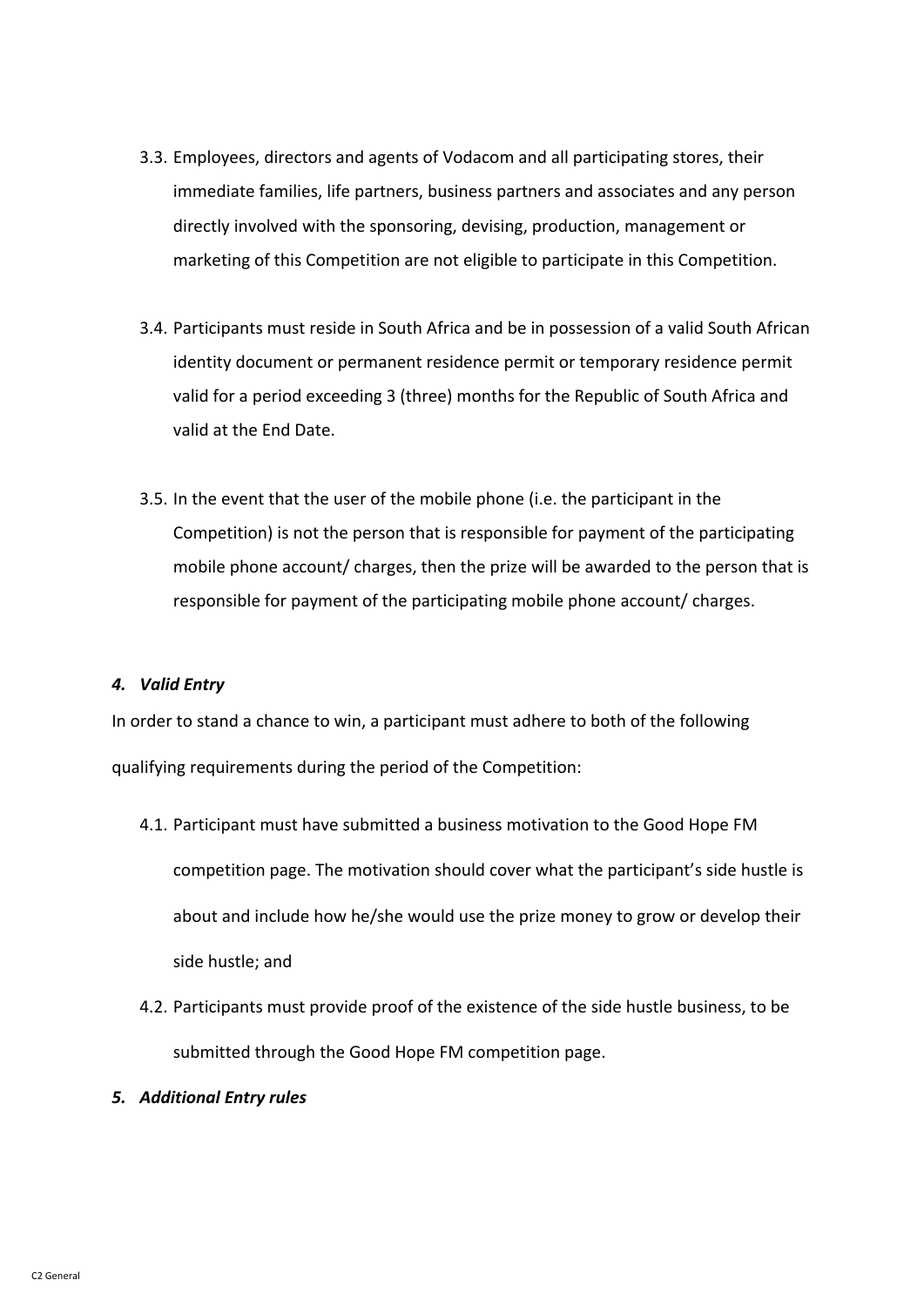- *5.1.* To qualify for the additional R8 000 prize value the participant must be registered for Vodacom NXT LVL, Vodacom's flagship Youth platform providing the best value for U25's, during the term of the Competition. Participant can visit the My Vodacom App to register for NXT LVL or dial \*128#
- 5.2. Participants can only enter the competition once.
- 5.3. Participants may not enter the competition with more than one side hustle.
- 5.4. Participant to adhere to all of the above qualifying requirements in order to enter the draw.
- 5.5. There are no additional charges for participating in the Competition apart from the standard data costs to upload a valid entry. Standard data costs apply as per the user's Service Provider and existing price plan for data usage.
- 5.6. Vodacom shall not be liable for any costs incurred by the winners for entering the Competition or in claiming any prizes, where applicable.
- 5.7. Data transfer speeds are not guaranteed and are dependent on network availability and utilisation.

### *6. Business Motivation Submissions*

- 6.1. Participants can submit their side hustle motivations and proof existence via:
	- 6.1.1. Good Hope FM email address: [competition@goodhopefm.co.za](mailto:competition@goodhopefm.co.za)
		- 6.1.1.1. Email subject: Vodacom Side Hustle Competition
		- 6.1.1.2. The email submission to include an overview of the participants side hustle and a motivation of how the booster prize would be used to elevate the participants side hustle
		- 6.1.1.3. Cell number: Participants MSISDN to be included in the body of mail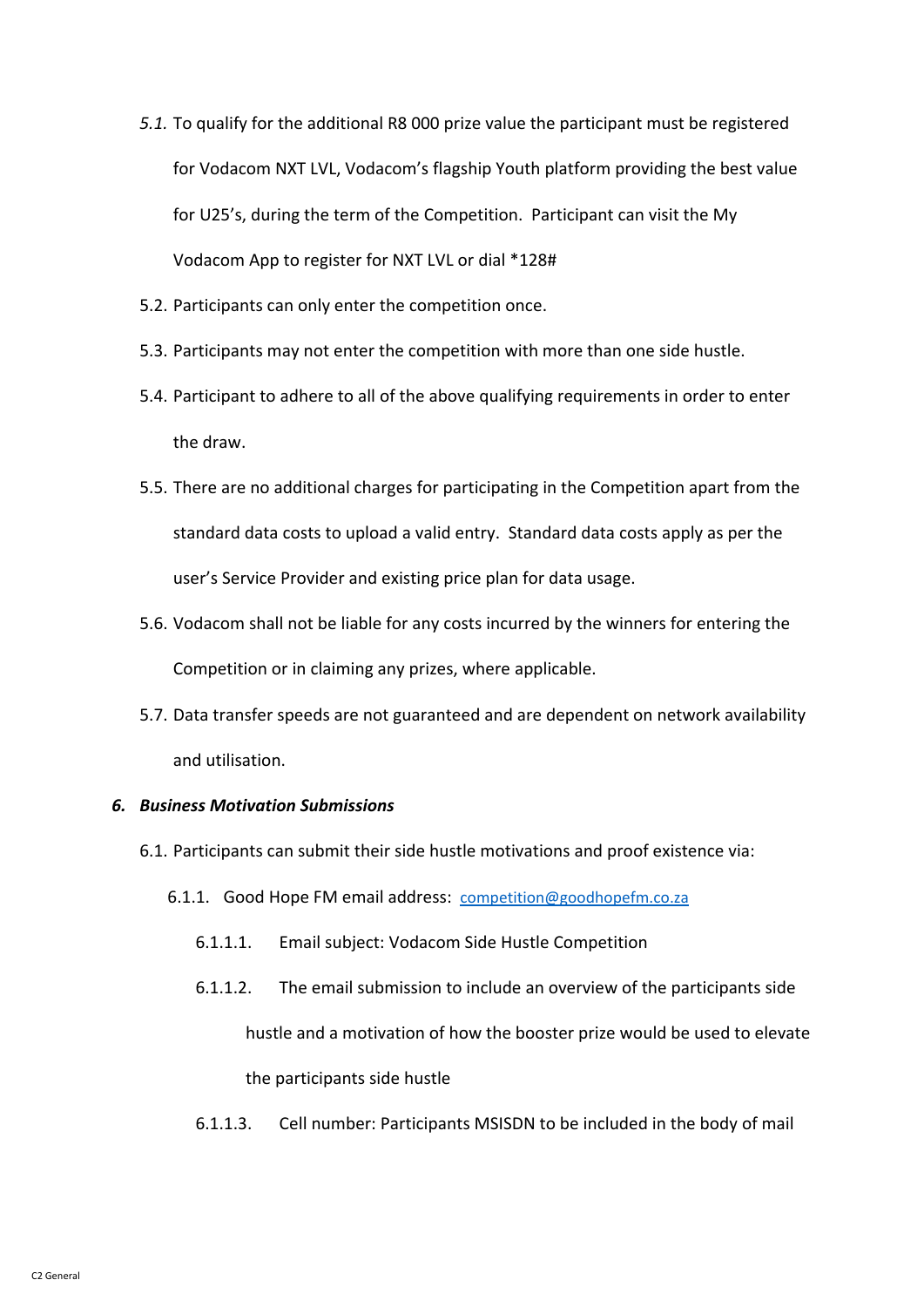#### *7. Prize draw*

- 7.1. The winners will be randomly selected daily between 20<sup>th</sup> of June 2022 -24<sup>th</sup> June 2022 from all eligible entries who meet all the requirements set out in these Terms and Conditions. The verified winner (or winners) will be notified live on Good Hope FM.
- 7.2. Participants who complete all of the qualifying requirements will be entered into the daily draws and the daily winners will be drawn via randomizer.

### *8. Winner Validation*

- 8.1. All the information provided or related to this Competition shall be managed, captured and approved by Vodacom and Good Hope FM.
- 8.2. Vodacom will share personal details of the respective winners, such as name and contact number with a Vodacom approved third party agency, Freshminds, who will facilitate the prize handover to the competition winners, and you hereby agree to such disclosure as is necessary to effect prize fulfilment.
- 8.3. Vodacom and/or Freshminds will use reasonable efforts to contact the winners via direct messaging on their social media profile OR telephonically OR via SMS on the contact details provided by the participants to participate in the Competition.
- 8.4. Vodacom and /or Freshminds shall attempt to contact the winners for a period of 2 (two) normal working week days after their names have been drawn and verified as winners. The winners will be contacted during normal working hours, between 8 (eight) in the morning and 5 (five) in the afternoon. Winners will be advised of arrangements in respect of prizes at the time of contacting the selected winners.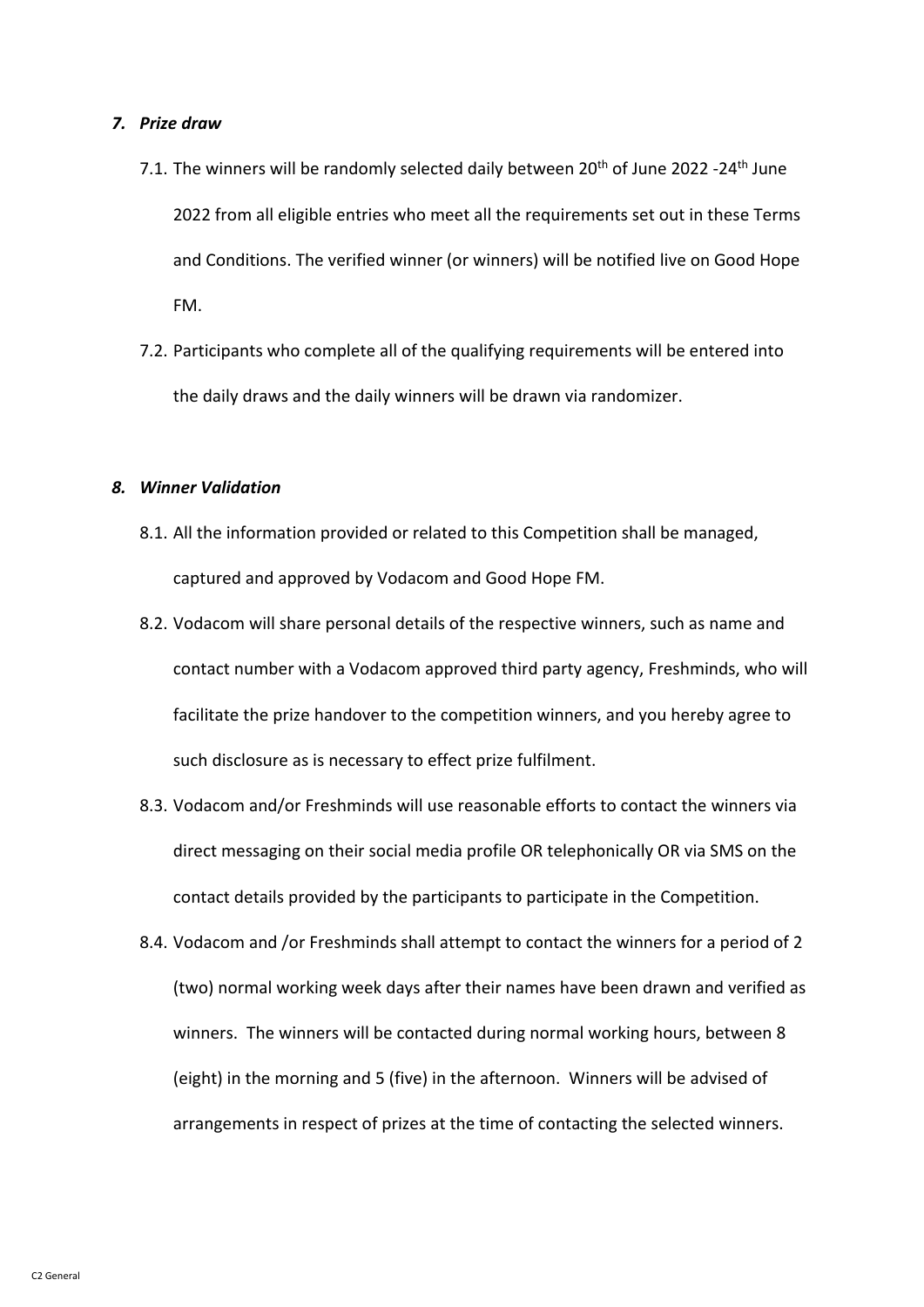- 8.5. Should a participant not be available on the contact details provided during the timeframe stipulated above or rejects, forfeits or declines acceptance of the prize, that person's right to the prize will be deemed to have been waived and the prize will be forfeited. Vodacom reserves the right to then award the prize to the next randomly drawn participant.
- 8.6. The claim for any prize will be subject to security and validation, and Vodacom reserves the right to withhold any prize until it is satisfied that the claim by a particular winner is valid. The selected winners must be able to identify themselves, in a manner determined by Vodacom, as the qualifying entrants to the Competition and have to comply with the required validation procedure, determined by Vodacom, in order to claim any prizes, failing which such winner will forfeit the prize and the prize will be awarded to the next selected qualifying entrant.
- 8.7. Notwithstanding the fact that the prizes vest in the winners immediately upon the determination of the results, in the event that the required documentation from a particular winner has not been received at the agreed cut-off date communicated to the winner, or no effort is made on the part of any of the winners to make special arrangements to meet the deadline set by Vodacom, such prize will be forfeited. Vodacom then reserves the right to award the prize to the finalist that is next in line.
- 8.8. If more than one winner in the competition: Vodacom shall request the winners' consent in writing to their image and/or likeness being used and published by Vodacom in connection with the Competition for a period of 12 (twelve) months after they have been announced as winners. The winners may decline the use of their image and/or likeness by Vodacom.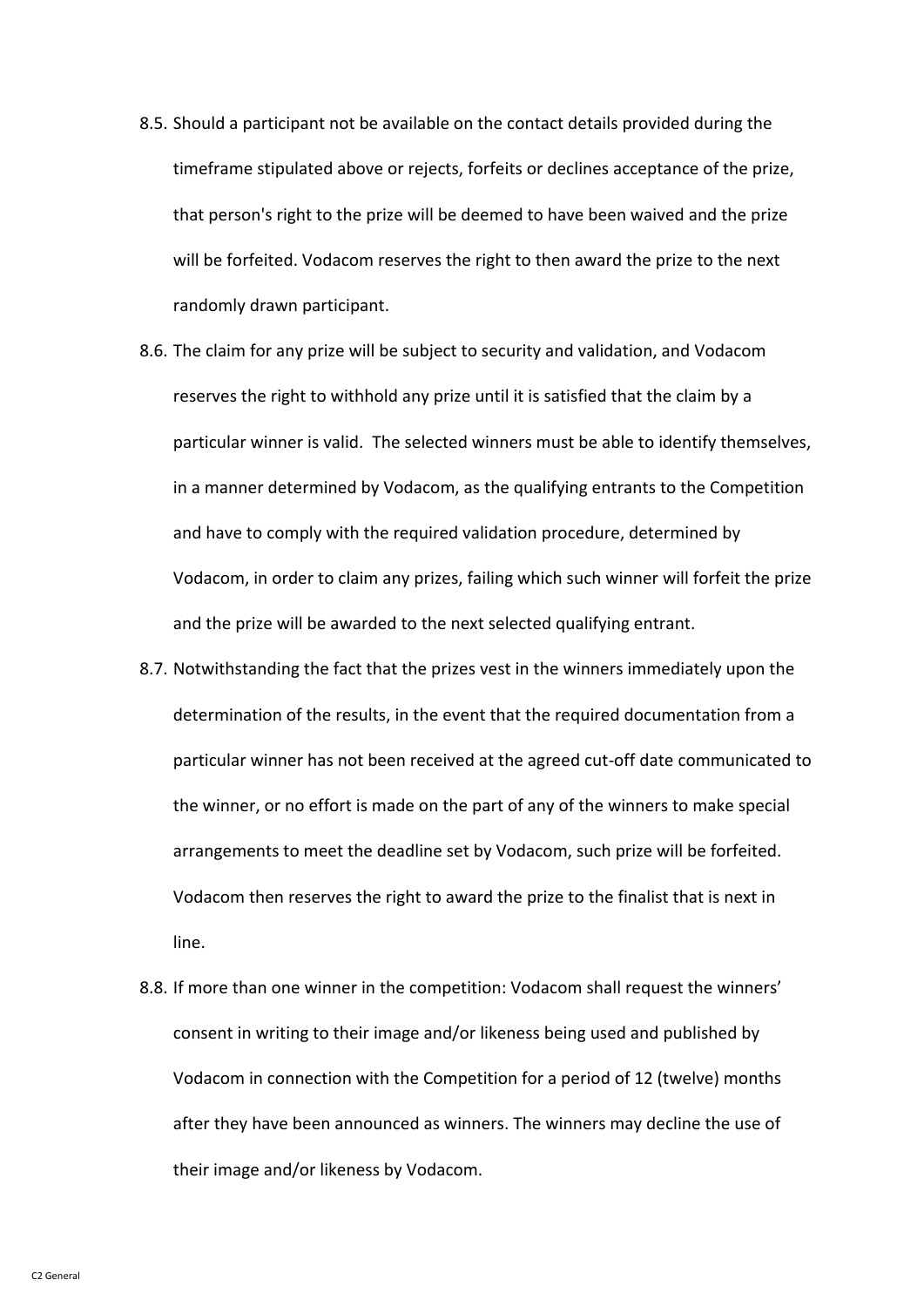### *9. Prize Delivery*

- 9.1. If the winner drawn, meets all the above-mentioned qualifying requirements then the Vodacom approved third party agency (Freshminds) will purchase or source the item/s the winner indicated they would need to elevate their side hustle, up to the value of R8000 for NXT LVL registered winners and R5000 in the case of winners who are not a Vodacom customer registered on NXT LVL.
- 9.2. No prize is transferable or exchangeable.
- 9.3. If a winner cannot accept a prize for any reason whatsoever, the prize will be awarded to the next selected entrant.
- 9.4. All risks and ownership of the prizes shall pass to the winners on transfer/delivery thereof and hence all of Vodacom's obligations in regard to the Competition as well as in regard to the prizes shall terminate.

#### *10. Personal information*

- 10.1. User data collected via the Competition will not be used for any other purpose than for execution of the Competition.
- 10.2. Vodacom respects the right to privacy and takes the protection of personal information seriously. Vodacom will only use personal information for the purposes of the competition as stated in these Terms and Conditions and in accordance with Vodacom's Privacy Policy available on,

<http://www.vodacom.co.za/vodacom/terms/privacy-policy>

#### *11. General*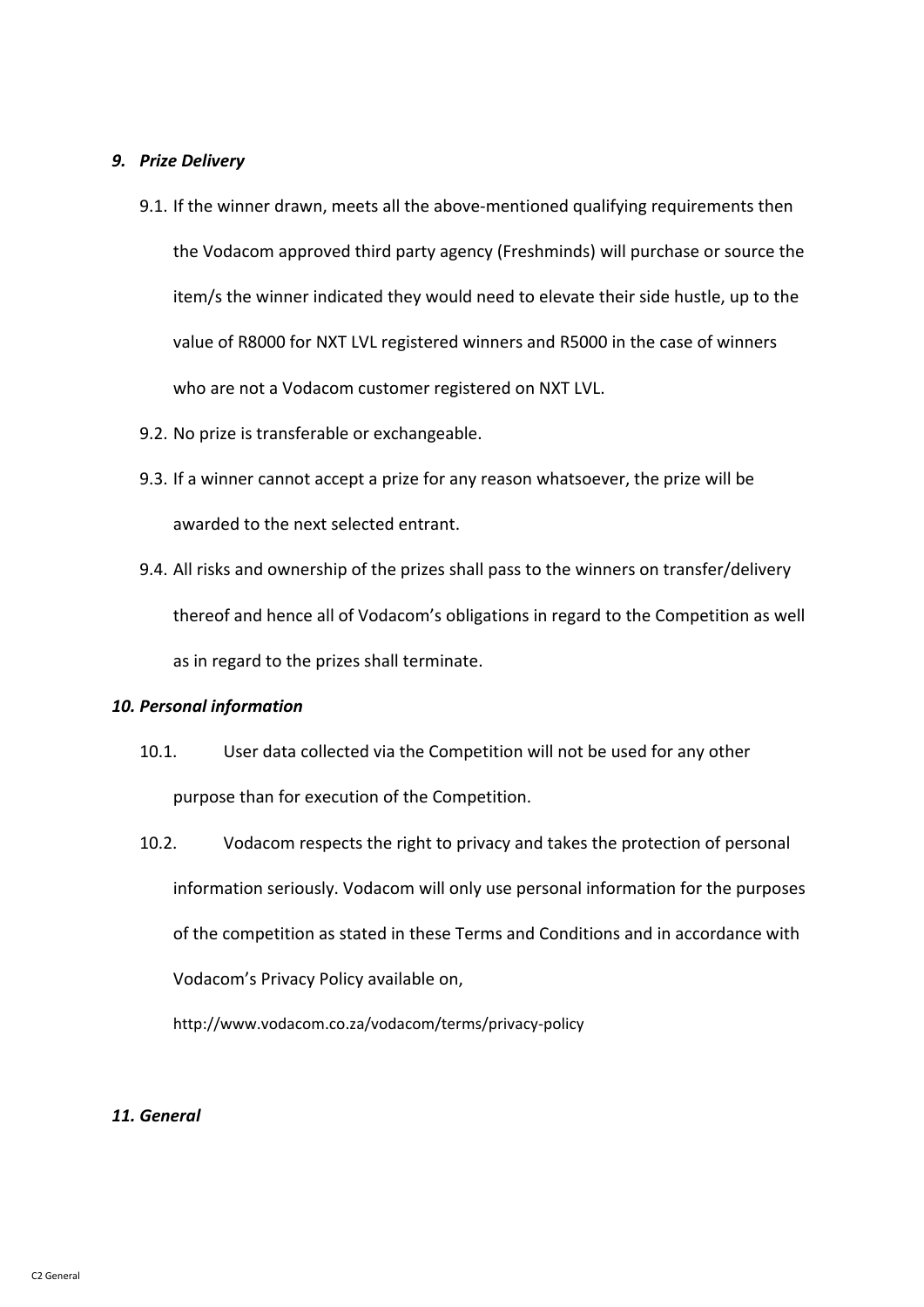- 11.1. Nothing in these Terms and Conditions is intended to, or must be understood to, unlawfully restrict, limit or avoid any rights or obligations, as the case may be, created for either the participant or the promoter in terms of the Consumer Protection Act, 68 of 2008 ("CPA").
- 11.2. The judges' decision on any aspect of the Competition including the allocation of the prizes will be final and binding and no correspondence will be entered into.
- 11.3. In the event of a dispute in regard to any aspect of the Competition and/or the Terms and Conditions, Vodacom's decision will be final and binding and no correspondence will be entered into.
- 11.4. Vodacom may refuse to award a prize if entry procedures or these Terms and Conditions have not been adhered to or if it detects any irregularities or fraudulent practices. Vodacom is entitled in its entire discretion to reject any participant for any reason and will not be obliged to notify participants that they are rejected.
- 11.5. Vodacom and/or any other person or party associated with the Competition, their associated companies, agents, contractors and sponsors and any of its personnel involved in the Competition, shall not be liable whatsoever for any loss or damage incurred or suffered (including but not limited to direct or indirect or consequential loss), death or personal injury suffered or sustained arising from either participation in the Competition or from claiming the prize.
- 11.6. Vodacom is not liable for any technical failures affecting participation and / or prize redemption process of the Competition. In addition, neither Vodacom nor its agents shall be responsible for any loss or misdirected entries, including entries that were not received due to any failure of hardware, software, or other computer